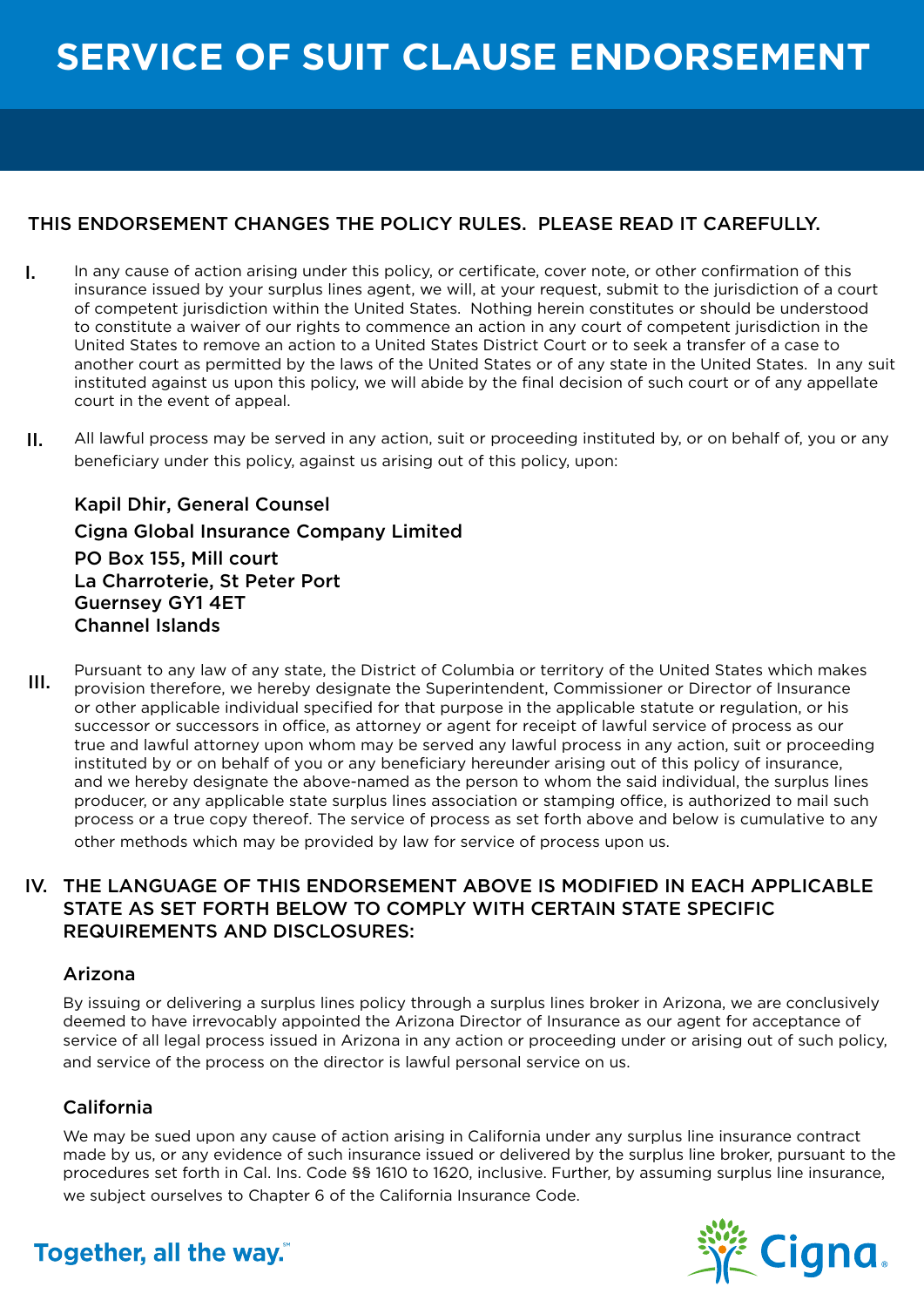### Idaho

We shall be sued upon any cause of action arising in Idaho under any contract issued by us as a surplus line contract pursuant to Idaho surplus lines law, in the district court of the county in which the cause of action arose.

Service of legal process against us may be made in any such action by service upon the Director of the Department of Insurance of Idaho as provided in Idaho Code Ann. § 41-334(1). The director shall forthwith mail a copy of the process served to the person designated in Section II of this Endorsement, by prepaid registered mail with return receipt requested. We have thirty (30) days from the date of service upon the director within which to plead, answer, or otherwise defend the action. Upon service of process upon the director in accordance with Idaho Code Ann. § 41-1231 the court shall be deemed to have jurisdiction in personam over us.

### Illinois

We hereby designate the Illinois Director of Insurance and his successors in office as our true and lawful attorney, upon whom may be served all lawful process in any action, suit or proceeding arising out of any insurance we write delivered pursuant to 215 Ill. Comp. Stat. § 5/445.

#### Iowa

We may be sued upon a cause of action arising in Iowa under a surplus lines insurance policy or contract placed by us or upon evidence of insurance placed by us and issued or delivered in Iowa by a surplus lines insurance producer.

### Kentucky

We shall be sued upon any cause of action arising in Kentucky under any contract issued by us as a surplus lines contract pursuant to subtitle 10 of the Kentucky Insurance Code, in the Circuit Court of the county in which the cause of action arose. Any service of legal process against us may be made in any such action by service upon the Secretary of State of the State of Kentucky as provided in Ky. Rev. Stat. Ann. § 304.3- 230(5).

### Louisiana

We shall be sued upon any cause of action arising in Louisiana under any contract issued by us as a surplus lines contract pursuant to Chapter 2, Part 1, Subpart O of the Louisiana Insurance Code, in the district court of the parish in which the cause of action arose.

Service of legal process against us may be made in any such action by service upon the Secretary of State of the State of Louisiana or some other person in his office whom he may designate during his absence. The secretary of state shall forthwith mail the documents of process served, or a true copy thereof, to the person designated in Section II of this Endorsement by registered or certified mail or by commercial courier as defined in La. Rev. Stat. Ann. tit. § 13:3204(D). We have forty (40) days from the date of service upon the secretary of state within which to plead, answer, or otherwise defend the action. Upon service of process upon the secretary of state in accordance with this provision, the court shall be deemed to have jurisdiction in personam over us.

### Maryland

We hereby appoint the Maryland Insurance Commissioner as agent for the acceptance of service of process in Maryland.



# Together, all the way."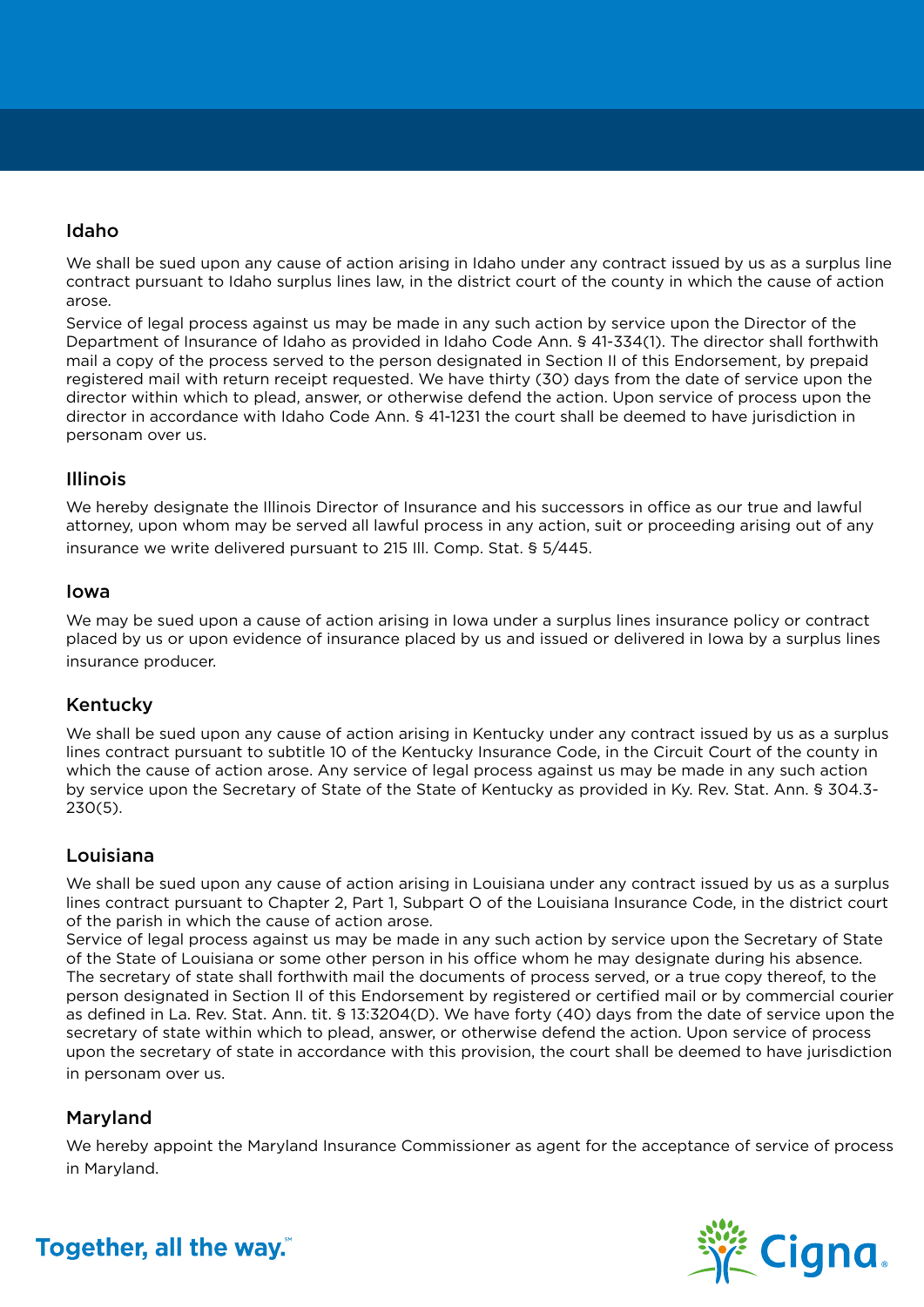### **Michigan**

We hereby appoint the Michigan Insurance Commissioner as our resident agent for the purposes of service of process in Michigan.

### Pennsylvania

We may be sued upon any cause of action arising in the Commonwealth of Pennsylvania under any surplus lines insurance contract made by us or evidence of such insurance issued or delivered by a surplus lines licensee. Any service of process on us shall be made pursuant to the procedures provided by 42 Pa.C.S. Ch. 53 Subch. B (relating to interstate and international procedure). By accepting surplus lines insurance we are deemed thereby to have subjected ourselves to accepting service of process under 42 Pa.C.S. Ch. 53 Subch. B.

### Puerto Rico

In any action brought in Puerto Rico under an insurance contract issued as a surplus line pursuant to Title 26, Subtitle 1, Chapter 10, by us, duplicate copies of legal process shall be served upon the Commissioner of Insurance of the Commonwealth of Puerto Rico. The Commissioner shall forthwith mail one copy of the process so served to the person designated in Section II of this Endorsement, by registered mail with return receipt requested. Upon service of process upon the Commissioner and such mailing of process, the court shall be deemed to have jurisdiction in personam over us. We shall have forty-five days after such date of mailing within which to plead, answer, or otherwise defend the action. At time of such service of process the plaintiff shall pay to the Commissioner three dollars, taxable as costs in the action.

### South Dakota

Any cause of action against us arising in South Dakota on a surplus line contract shall be brought in the circuit court for the county in which the cause of action arose. Service of legal process against us may be made in any such action by service upon the South Dakota director of the Division of Insurance as provided in S.D. Codified Laws § 58-6-39. The director shall forthwith mail a copy of the process served, to the person designated in Section II of this Endorsement, by prepaid registered or certified mail with return receipt requested. We shall have thirty days from the date of service upon the director within which to plead, answer, or otherwise defend the action. Upon service of process upon the director in accordance with S.D. Codified Laws § 58-6-38, the court shall be deemed to have jurisdiction in personam over us. By issuing a surplus lines policy, we are deemed thereby to have authorized service of process against us in the manner and to the effect as provided in S.D. Codified Laws § 58-6-37.

### Tennessee

We may be sued upon any cause of action arising in Tennessee under any surplus lines insurance contract issued by us or certificate, cover note or other confirmation of the insurance issued by the surplus lines agent, pursuant to the same procedure as is provided for unauthorized insurers in Title 56, Chapter 2, Part 6 and Tenn. Code Ann. § 56-7-105(b) of the of Tennessee Insurance Law. By assuming a surplus lines insurance risk pursuant to Title 56, Chapter 14, Part 1, we are deemed to have subjected ourselves to the requirements of Tenn. Code Ann. § 56-14-112.

### Texas

We may be sued on any cause of action arising in Texas under any surplus lines insurance contract issued by us or under any certificate, cover note, or other confirmation of that insurance issued by the surplus lines agent, under the same procedure as is provided for unauthorized insurers in Sections 7.1404, 7.1410, and 7.1411 of Title 28 of the Texas Administrative Code (relating to Service of Process Procedure for Domestic Insurers Approved To Operate under the Insurance Code, Article 1.28, Foreign and Alien Insurance



## Together, all the way."